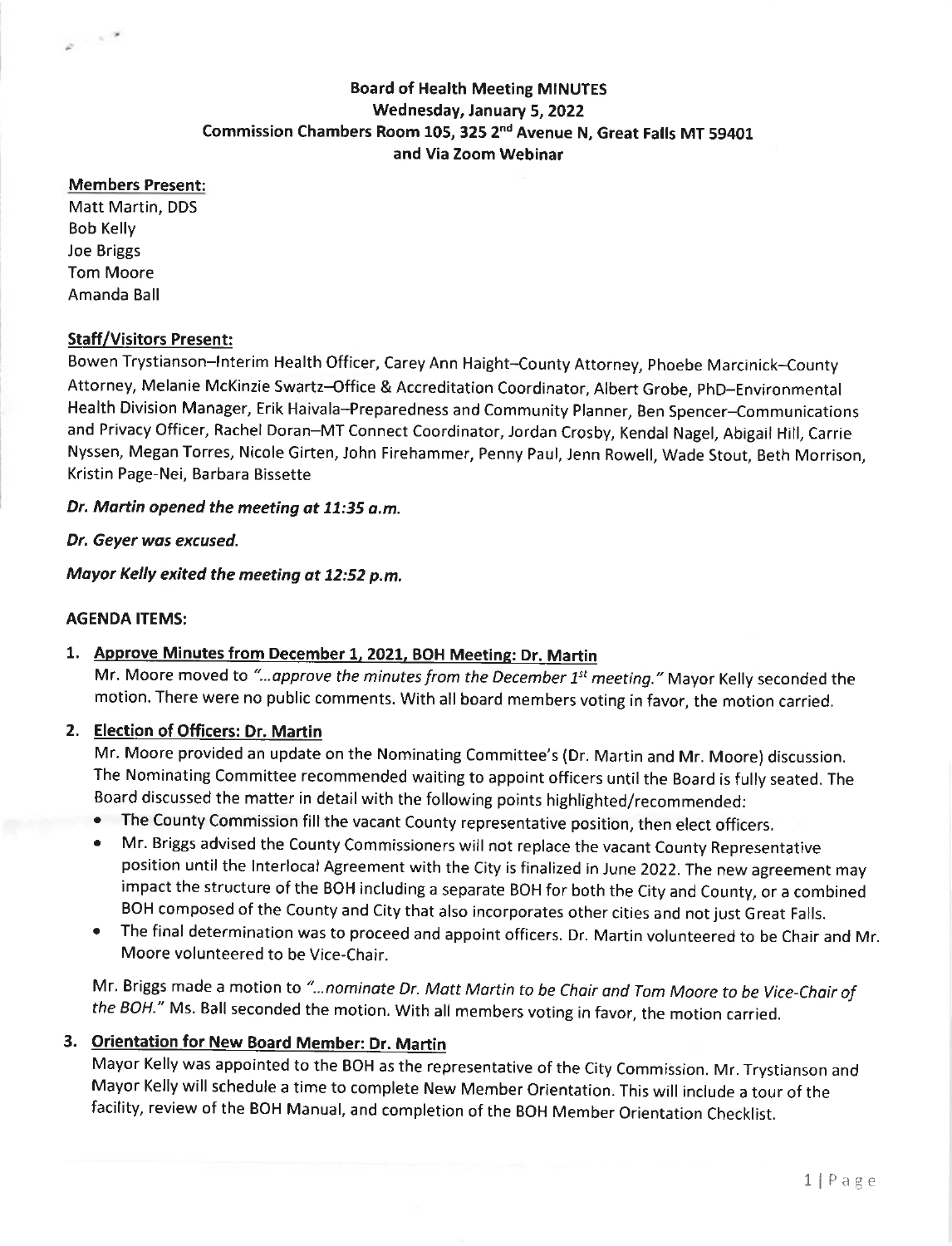# 4. Totem Beverages Litigation Update/Approval Settlement Agreement: Jordan Crosby

Ms. Crosby reviewed the Mutual General Release and Settlement Agreement between Totem Beverages Inc.<br>d/b/a The Do Bar and Cascade City-County Board of Health. The settlement will resolve the ongoing<br>litigation with a mutua Beverage doing business as the Do Bar." Mayor Kelly seconded the motion. There were no public comments.<br>The Board thanked Ms. Haight and Ms. Crosby for their work to achieve resolution of the litigation. With all members v

# 5. COVID-19: Bowen Trystianson

Mr. Trystianson provided the COVID-19 Report.

- The community is seeing an increase in the number of COVID-19 cases.
	- o Hospital and walk-in services are seeing increased utilization.
	- o COVID-19 hospitalizations have decreased.
- . Cascade County Statistics
	- o 6 Omicron cases identified
	- o current cases are a 50% mix of Delta and omicron variants
	- o 142 new cases
	- o 245 active cases
	- $\circ$  174 per 100,000 case rate (High)
	- o 6.1% Positivity Rate
	- o <sup>8</sup>Deaths
	- $\circ$  48% Vaccination rate
	- o Ages 12 and up can receive the Pfizer vaccine booster.
	- o lsolation and Quarantine guidelines have changed for the general population.
		- Home isolation for 5 days. If symptoms have improved and there is no fever (without fever reducing medication), days 6-10 can discontinue isolation and wear a mask.
		- Quarantine is not required for those fully vaccinated and boosted unless symptomatic.<br>If symptomatic, quarantine and testing for COVID-19 is recommended.
		-
- o A report from lsrael indicates a case of coinfection with both lnfluenza and COVID-19.

# 6. BOH Governing Body Update: Mr. Briggs

Mr. Briggs notified the Board that he and Mayor Kelly will begin negotiations on the make-up of the governing body.

## Public Health Officer position

- One local application has been received.
- o An additional two applications are pending.
- o Board members should provide feedback to Dr. Martin on the interview process.
- The County Commissioners make the final hiring decision for the Public Health Officer taking the Board's recommendations into consideration.
- o Mr. Trystianson confirmed he is not in the pool of applicants.

# 7. Family Health Services Report: Bowen Trystianson

Mr. Trystianson provided the Family Health Services Report.

- oWIC Clinic is still operating under the federal waiver for in-person appointments through April 2022.<br>
WIC Clinic is scheduling appointments and all scheduled appointments have been in-person.
- 
- 8. Environmental Health Report: Albert Grobe, PhD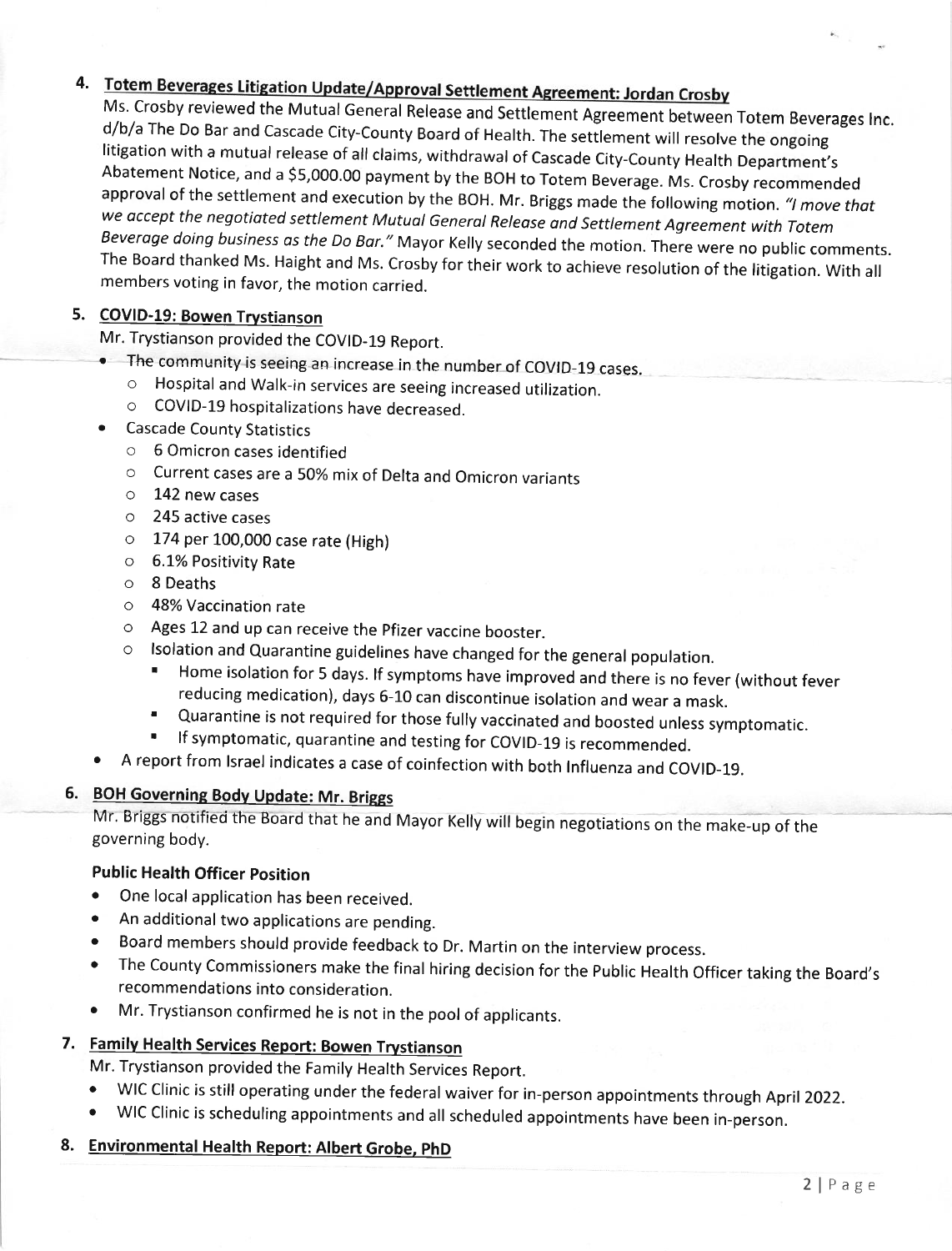Dr. Grobe provided the Environmental Health Division Report.

- The division achieved 90% or better in most categories for licensed facility inspections and will receive 100% reimbursement in those categories.
- . For categories with less than a 90% inspection rate, reimbursement will be on a per-inspection fee schedule.
- . Over 300 Location Performance Permits were reviewed by Environmental Health in 2021.
- . Over 200 Septic Permits were issued in 2021.

# Cooperative Agreement Between DPHHS and the Board of Health

- Dr. Grobe presented the agreement to the Board and recommended approval by the County Commission.
- . Environmental Health will opt-out of Pool and Spa inspections due to resource and staffing limltations. This will be corrected on the document submitted to the County Commissioners.
- o Fee reimbursement for inspections are dictated by the State and are artificially low.
- The division spent additional time with follow-up inspections with food establishments in 2021 after not completing in-person inspections in 2020.

Mr. Briggs moved, "...that we recommend to the County Commission the acceptance of this Cooperative Agreement with the change indicated by Albert that we will not be doing pool and spa inspections." Mayor Kelly seconded the motion. There were no public comments. With all members voting in favor the motion carried.

# Septic Variance Request - Dresch

Dr. Grobe reviewed the septic variance request with the Board and recommended approval.

- o Variances of this type have been approved in Monarch and Neihart and have been working well.
- o The ECOJOHN is an option for property owners that cannot meet standard septic regulation guidelines.
- o This would be the first ECOJOHN variance approved for (presumably) a full-time residence. Previous approvals have been for cabins or occasional part-time residences.

Mr. Moore moved to approve the variance as written. Mr. Briggs seconded the motion. There were no public comments. Mayor Kelly abstained from the vote. The motion carried with the remaining members (Mr. Briggs, Dr. Martin, Ms. Ball, Mr. Moore) voting in favor.

## 9. Prevention Services Report: Mr. Trystianson

Mr. Trystianson provided the Prevention Services Report.

## Communicable Disease Report

- 20 Seasonal Influenza cases
	- o Current cases confirmed by a positive PCR sample.
	- o As lnfluenza numbers increase and are confirmed by PCR tests, the State will begin shifting from PCR tests to accepting positive rapid tests as confirmed cases.

A Continued Print (America)

- o lnfluenza season normally starts with an increase in cases Thanksgiving through Christmas, a peak in February-March, then a decline in cases afterwards.
- $\bullet$  139 RSV cases (417 YTD)
	- $\circ$  Hospitals are indicating more activity in adults.
	- o Normally RSV is seen in children and the elderly.
- CCHD will release messaging to the public for appropriate use of hospitals and walk-ins, to ensure health systems are not overwhelmed.

# Tobacco/Cigar Bar Update: Wade Stout

Mr. Stout provided an update to the Board and requested their attention in maintaining the Montana Clean lndoor Air Act (CIAA). Highlights included: